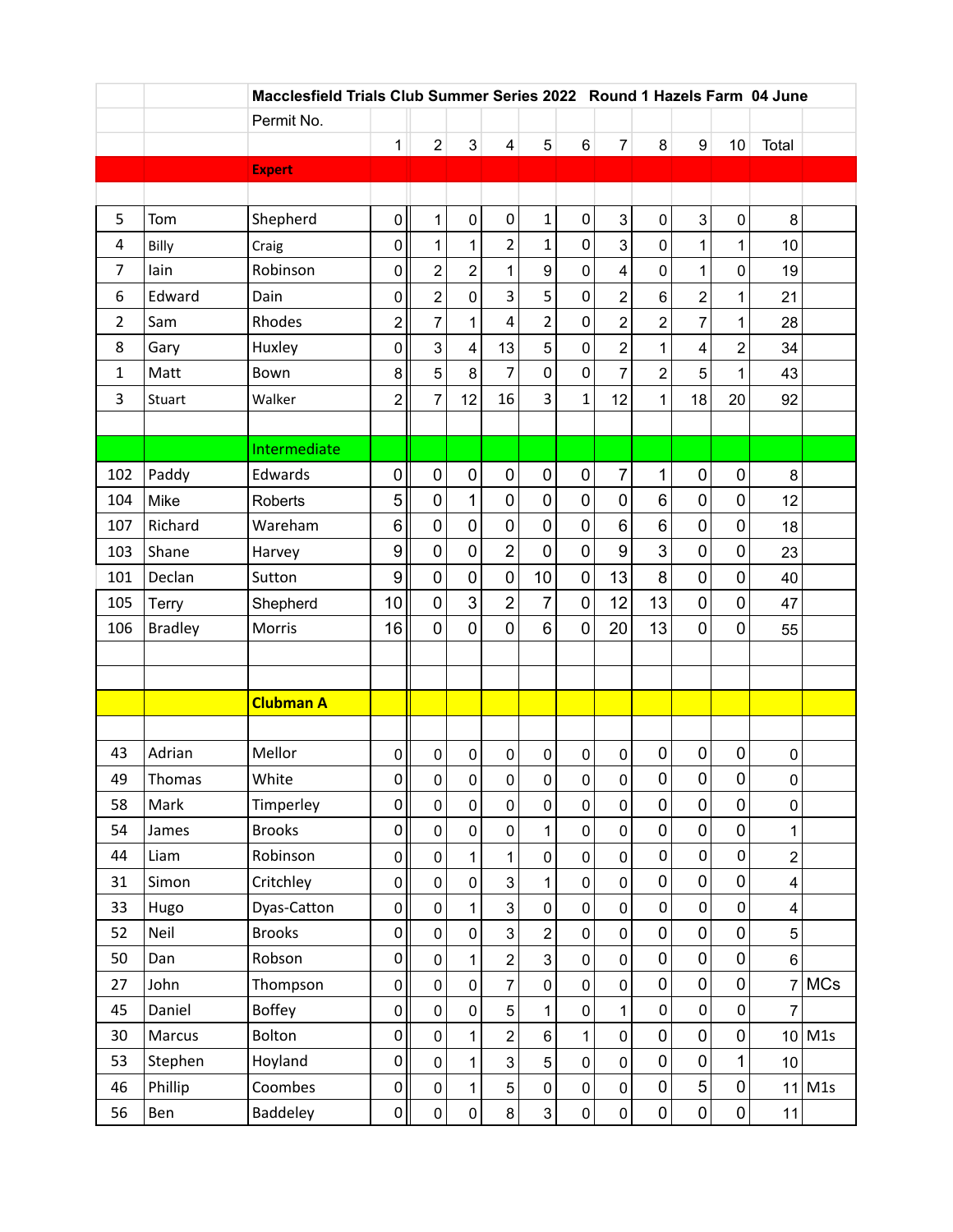| 40  | Chris       | Bown             | $\mathbf 0$      | $\mathbf 0$    | 4              | 5                | $\mathbf 0$             | $\mathbf 0$    | $\mathbf 0$    | $\mathbf 0$             | 5                | $\mathbf 0$      | 14               |            |
|-----|-------------|------------------|------------------|----------------|----------------|------------------|-------------------------|----------------|----------------|-------------------------|------------------|------------------|------------------|------------|
| 51  | Micheal     | Warburton        | $\mathbf{1}$     | 5              | 0              | $\overline{c}$   | $\,6$                   | $\mathbf 0$    | 0              | 0                       | 0                | 1                | 15               |            |
| 41  | Henry       | Rosenthal        | $\pmb{0}$        | $\mathbf 1$    | 0              | $\overline{7}$   | $\overline{7}$          | $\mathbf 0$    | 1              | $\mathbf 0$             | $\boldsymbol{0}$ | $\mathbf{1}$     | 17               |            |
| 29  | William     | Langley          | $\pmb{0}$        | $\mathbf 0$    | 0              | $\,6$            | 12                      | $\mathbf 0$    | 0              | $\mathbf 0$             | $\mathbf 0$      | 0                | 18               |            |
| 32  | <b>Nick</b> | Stott            | $\mathbf 0$      | $\mathbf 0$    | $6\phantom{1}$ | 8                | $\,6$                   | 3              | $\mathbf 0$    | $\mathbf 0$             | 5                | $\mathbf 0$      | 28               |            |
| 42  | Andrew      | <b>Belfield</b>  | $\pmb{0}$        | 1              | 6              | $6\phantom{1}$   | 16                      | $\mathsf 0$    | 0              | $\mathbf{1}$            | $\boldsymbol{0}$ | $\mathbf 0$      | 30               |            |
| 28  | Samuel      | Limer            | $\pmb{0}$        | 1              | 5              | $\overline{7}$   | 15                      | $\mathbf 0$    | 0              | 5                       | $\pmb{0}$        | $\mathbf 0$      | 33               |            |
| 37  | Albiston    | Joel             | $\pmb{0}$        | $\mathbf 0$    | 10             | $\,6$            | 12                      | 3              | 3              | $\overline{\mathbf{4}}$ | 8                | $\boldsymbol{9}$ | 55               |            |
| 26  | Cushion     | Oliver James     | $\pmb{0}$        | 3              | 10             | 8                | 18                      | $\overline{7}$ | 5              | 5                       | 1                | $\mathbf 0$      | 57               |            |
|     |             |                  |                  |                |                |                  |                         |                |                |                         |                  |                  |                  |            |
|     | Youth B     |                  |                  |                |                |                  |                         |                |                |                         |                  |                  |                  |            |
| 34  | Jake        | Tunnicliffe      | $\pmb{0}$        | $\mathbf 0$    | 5              | $\overline{7}$   | 10                      | 6              | $\mathbf 0$    | $\mathbf 0$             | $\pmb{0}$        | $\mathbf 0$      | 28               |            |
| 36  | Robin       | Heath            | $\mathbf 0$      | 3              | 5              | 8                | 4                       | 1              | 3              | 0                       | $\mathbf 0$      | $\mathbf 0$      | 24               |            |
|     |             |                  |                  |                |                |                  |                         |                |                |                         |                  |                  |                  |            |
|     |             | <b>Clubman B</b> |                  |                |                |                  |                         |                |                |                         |                  |                  |                  |            |
|     |             |                  |                  |                |                |                  |                         |                |                |                         |                  |                  |                  |            |
| 131 | Daniel      | Wright           | $\pmb{0}$        | $\mathbf 0$    | $\mathbf 0$    | $\mathbf 0$      | $\pmb{0}$               | $\mathbf 0$    | $\mathbf 0$    | $\mathbf 0$             | $\mathbf{1}$     | $\mathbf 0$      | 1                |            |
| 144 | Nicholas    | Gregory          | $\mathbf 0$      | 0              | $\mathbf 0$    | $\mathbf 0$      | 1                       | 0              | $\mathbf 0$    | $\mathbf 1$             | $\mathbf 0$      | $\mathbf 0$      | $\overline{2}$   |            |
| 130 | Martin      | Allen            | $\mathbf 0$      | $\mathbf 0$    | $\overline{0}$ | $\mathbf 0$      | $\mathbf 0$             | $\overline{2}$ | $\mathbf 0$    | 1                       | $\mathbf 0$      | $\mathbf 0$      |                  | 3 MCs      |
| 146 | Mark        | Williams         | $\boldsymbol{0}$ | 0              | 0              | $\mathbf 0$      | $\mathbf 0$             | $\mathbf 0$    | $\overline{2}$ | 1                       | $\mathbf 0$      | $\mathbf 0$      | $\mathsf 3$      |            |
| 129 | <b>Nick</b> | Wraith           | $\pmb{0}$        | $\mathbf 0$    | $\mathbf 0$    | $\mathbf 0$      | $\overline{\mathbf{4}}$ | $\mathbf 0$    | $\mathbf 0$    | $\overline{0}$          | 1                | $\mathbf 0$      | 5                |            |
| 140 | Michael     | Joyce            | $\boldsymbol{0}$ | $\mathbf 0$    | $\mathbf 0$    | $\mathbf 0$      | 5                       | 0              | $\mathbf 0$    | $\mathbf 0$             | $\pmb{0}$        | 1                | 6                |            |
| 141 | Andrew      | Fearon           | 1                | $\overline{2}$ | $\overline{0}$ | $\mathbf 0$      | 3                       | $\overline{0}$ | $\mathbf 0$    | $\mathbf 0$             | 1                | $\mathbf 0$      | 7                |            |
| 147 | Margaret    | Carter           | 1                | 0              | $\mathbf 0$    | $\mathbf 0$      | 1                       | 5              | 1              | $\mathbf 0$             | $\mathbf 0$      | $\mathbf 0$      | 8                | <b>MCs</b> |
| 142 | William     | <b>Birkin</b>    | 1                | 0              | $\overline{0}$ | $\overline{2}$   | 1                       | $\overline{1}$ | $\overline{2}$ | $\mathbf 0$             | $\mathbf 0$      | 1                | 8                |            |
| 139 | Simon       | Pridmore         | 1                | 0              | $\mathbf 0$    | $\mathbf 0$      | 5                       | $\overline{2}$ | $\mathbf 0$    | 1                       | $\mathbf 0$      | $\mathbf 0$      | $\boldsymbol{9}$ |            |
| 145 | Luke        | Hope             | 1                | 3              | $\mathbf 0$    | $\mathbf 0$      | 5                       | $\pmb{0}$      | $\mathbf 0$    | 1                       | $\pmb{0}$        | $\mathbf 0$      | 10               |            |
| 136 | Roger       | Bown             | 10 <sup>1</sup>  | 0              | $\pmb{0}$      | $\pmb{0}$        | 0                       | 0              | $\pmb{0}$      | 0                       | 1                | 0                | 11               |            |
| 149 | Ben         | Ashmore          | $\pmb{0}$        | 0              | $\mathbf 0$    | 5                | 1                       | 3              | 1              | 3                       | $\mathbf 0$      | $\mathbf 0$      | 13               |            |
| 127 | Jonathan    | Goodfellow       | $\mathbf{1}$     | $\mathbf{1}$   | $\mathbf 0$    | $\boldsymbol{0}$ | $\overline{\mathbf{4}}$ | $\pmb{0}$      | $\mathbf 0$    | $\mathbf 0$             | $\pmb{0}$        | 10               |                  | 16 Mcs     |
| 128 | Carl        | <b>Braddock</b>  | 0                | $\mathbf 0$    | $\mathbf 0$    | 1                | 8                       | $\mathbf 0$    | $\mathbf 0$    | $\overline{7}$          | $\mathbf 0$      | $\mathbf 0$      | 16               |            |
| 138 | James       | Lawrence         | 0                | 1              | $\mathbf 0$    | $\mathbf 0$      | 1                       | 6              | $\overline{2}$ | 5                       | $\overline{2}$   | $\mathbf 0$      |                  | 17 MCs     |
| 135 | Jack        | Edwards          | $\pmb{0}$        | 0              | $\mathbf 0$    | $\mathbf{1}$     | 14                      | $\mathsf 0$    | $\overline{2}$ | $\mathbf 0$             | $\pmb{0}$        | $\pmb{0}$        | 17               |            |
| 143 | Paul        | Stewardson       | $\overline{4}$   | 0              | $\mathbf 0$    | $\overline{2}$   | $\overline{2}$          | 5              | 3              | $\overline{7}$          | $\pmb{0}$        | $\pmb{0}$        | 23               |            |
| 133 | Stan        | Trojnar          | 0                | 6              | $\overline{0}$ | $\mathbf 0$      | 10                      | $\mathbf{1}$   | $\,6$          | 1                       | $\mathbf 0$      | $\mathbf 0$      | 24               |            |
| 126 | Andy        | Davies           | $\overline{2}$   | 0              | 9              | $\mathbf{1}$     | 8                       | $\pmb{0}$      | $\mathbf 0$    | 3                       | 5                | $\mathbf 0$      | 28               |            |
|     |             |                  |                  |                |                |                  |                         |                |                |                         |                  |                  |                  |            |
|     | Youth B     |                  |                  |                |                |                  |                         |                |                |                         |                  |                  |                  |            |
| 150 | Lewis       | Harvey           | $\overline{0}$   | $\mathbf 0$    | $\pmb{0}$      | $\mathbf{1}$     | $\mathbf 0$             | $\pmb{0}$      | $\overline{2}$ | $\overline{7}$          | $\pmb{0}$        | $\mathbf 0$      | 10               |            |
|     |             |                  |                  |                |                |                  |                         |                |                |                         |                  |                  |                  |            |
|     | Youth C     |                  |                  |                |                |                  |                         |                |                |                         |                  |                  |                  |            |